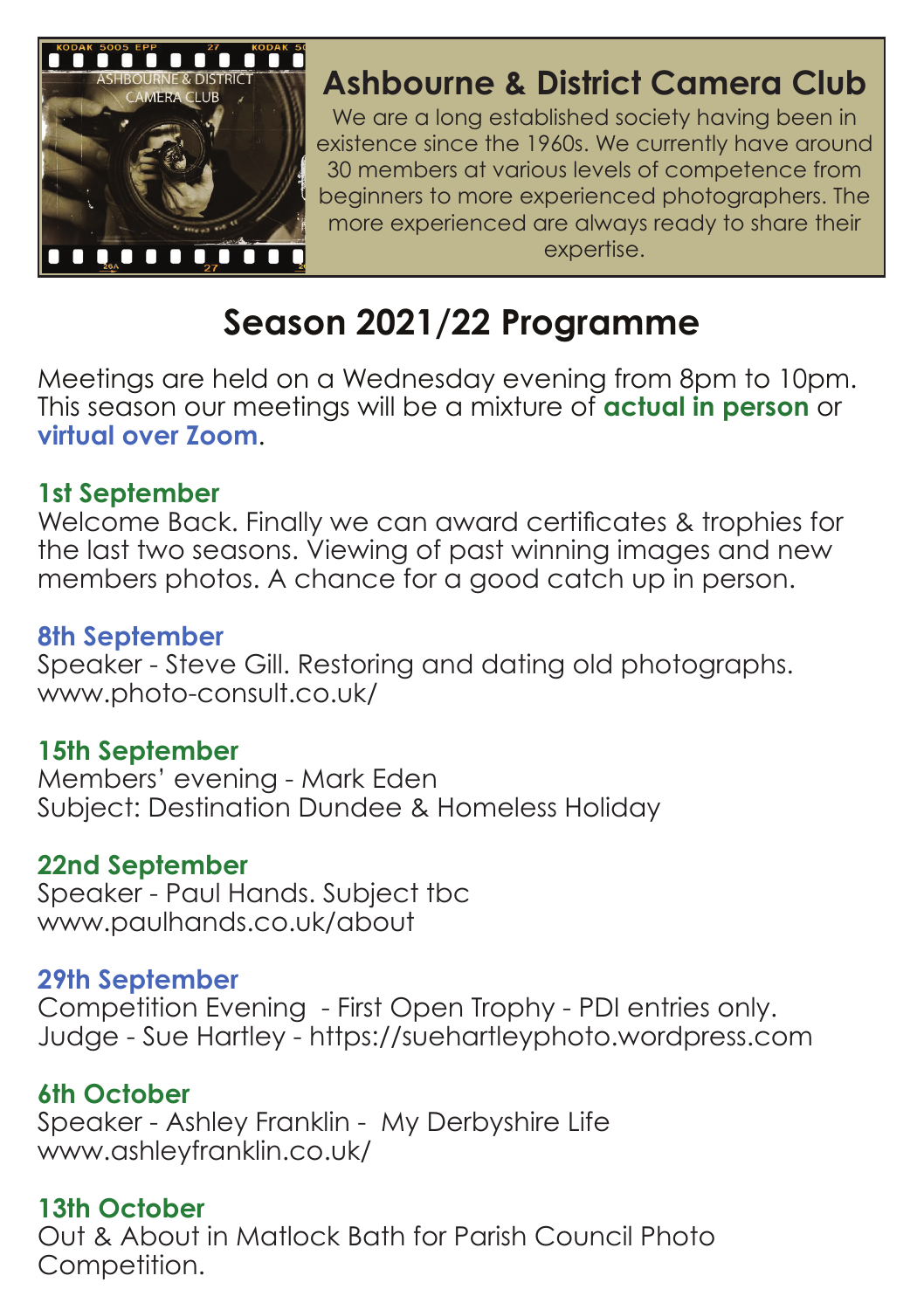## **20th October**

Members' Evening - John Riddy & Glyn Bass Subject tbc.

**27th October** Landscape Competition - Judge - Ian Daisley

**3rd November** Speaker - Nigel Hicks - Architecture - www.nigelhicks.com

**10th November** Members' Evening - Alison & Bev.

**17th November** Portraiture Practical www.expressivephotography.co.uk/calendar

#### **24th November**

Competition Evening - People (including portraits). Judge - Steve Gill www.photo-consult.co.uk/

#### **1st December**

Speaker - Mike Martin. Subject: It's not what you see or Stairway? www.mikemartinphotography.co.uk/Talks

#### **8th December**

Speaker - Bill Ward (AKA Charlie Stubbs of Coronation Street) www.billwardphotography.co.uk

#### **15th December**

Christmas Fandango

**22nd & 29th December** - No Meetings

#### **5th January**

Club Competition - Treasure Hunt Topics tbc

**12th January** Speaker - John Bolloten - Nothing to See Here

**19th January** Members' Evening - Sue & Taryna. Subject - Moths & Cattle.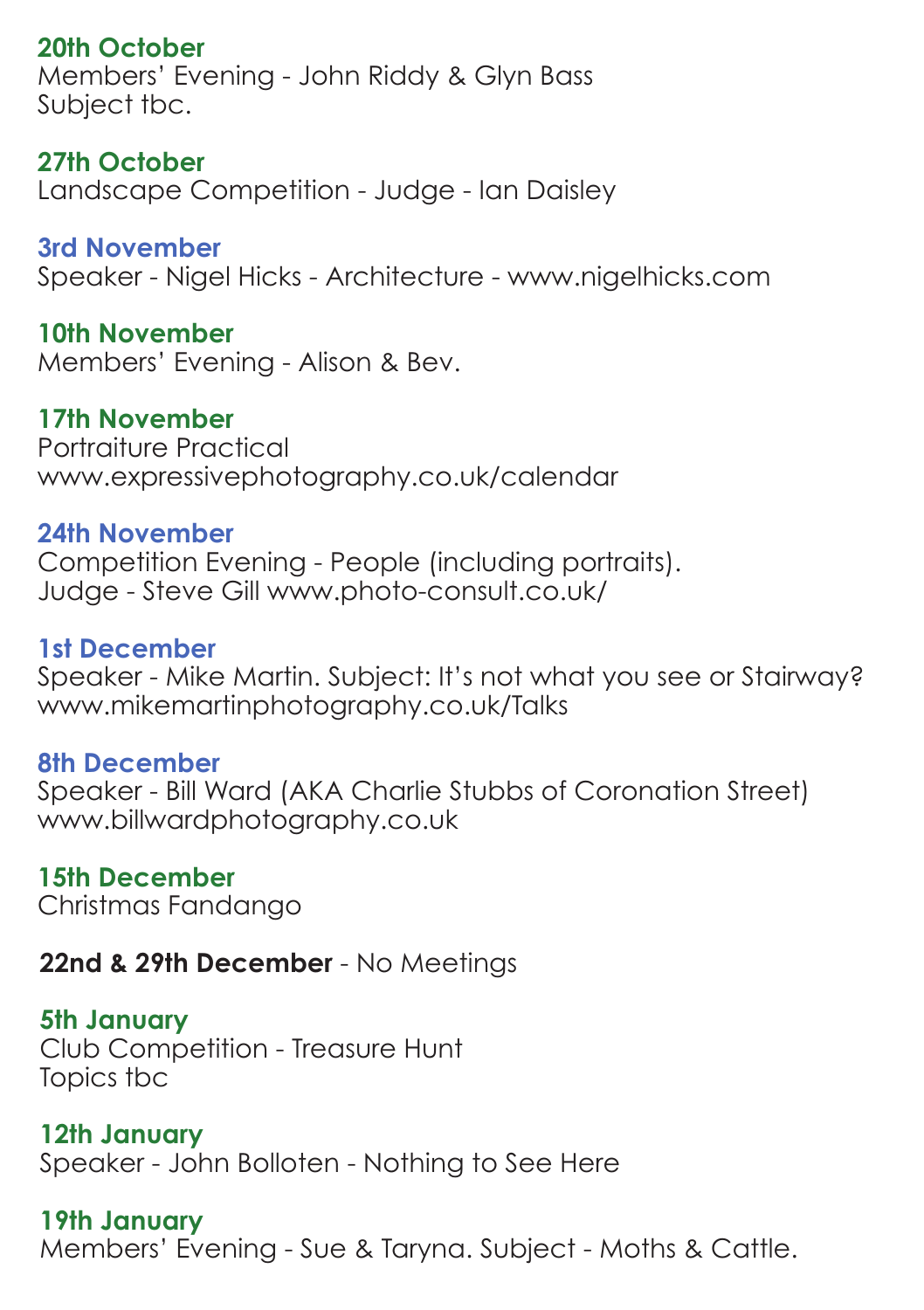**26th January** Architecture/Buildings Competition Judge - Nigel Hicks - www.nigelhicks.com

**2nd February** Speaker - Margaret Salisbury - The Dragon in Monochrome

**9th February** Audio Visual Masterclass with Ian Bateman FRPS

**16th February** Speaker - Marlies Chell - Photo opportunity with live insects.

**23rd February** Open Mono Competition - PDI & Print Entries Judge - Carol McNiven-Young www.cmyimages.co.uk/

**2nd March** No Meeting (Shrovetide)

**9th March** Speaker - tbc Subject tbc - industrial buildings or time lapse

**16th March** Speaker - Dennis Laycock. Subject tbc

**23rd March** Competition Evening - Nature Judge - Martin Patten www.moments4ever.co.uk/profile

**30th March** Nick Lockett. Photo Critique Evening.

**4th April**

3-Way battle. Ashbourne - Matlock - Bakewell Hosted by Bakewell at the Friends' Meeting House, Chapel Lane, Bakewell DE45 1EL. Time 7:30pm